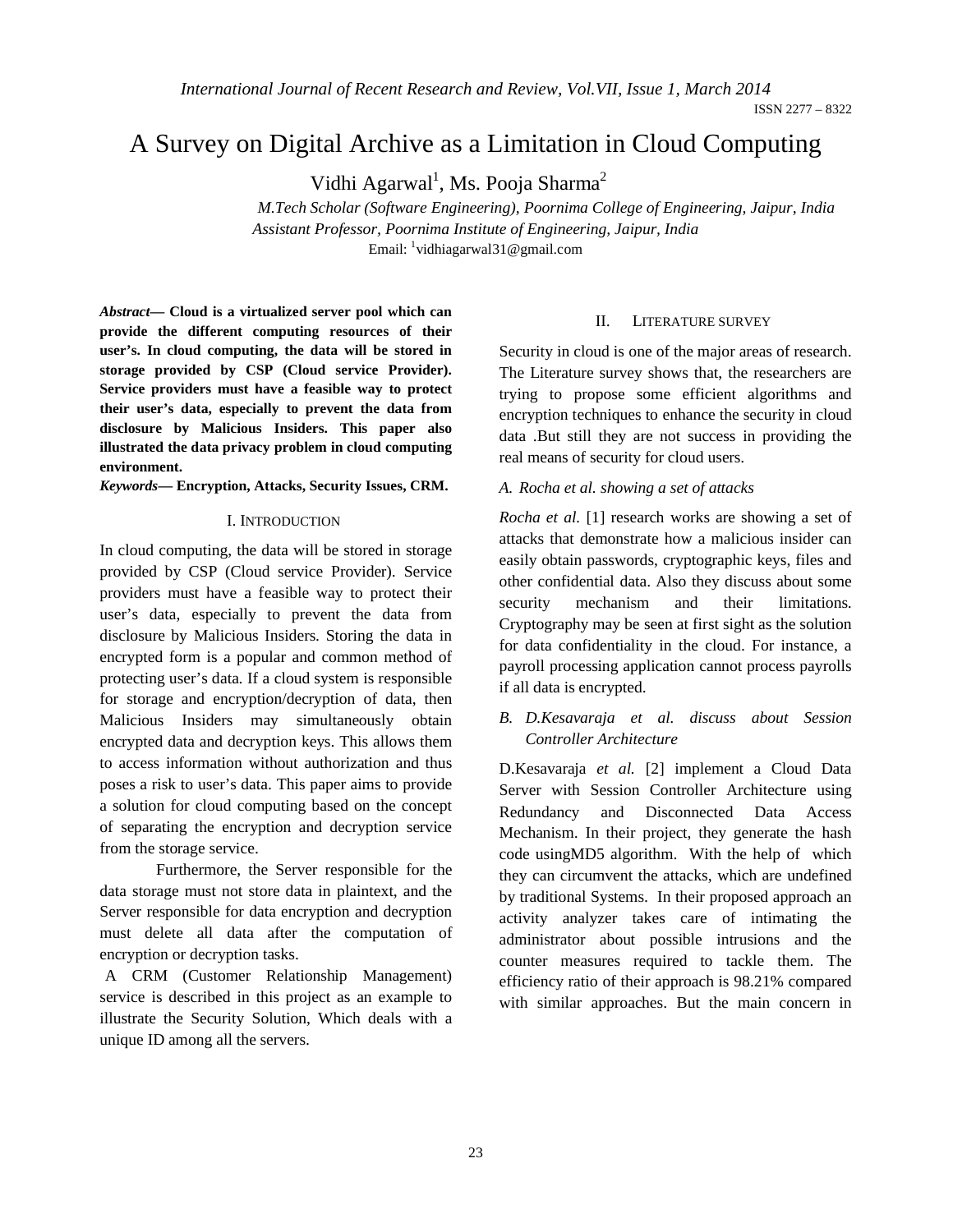MD5 is Performance Limitation, due to which this is not much popular.

### *C. N. Saravanan et. al implemented RSA*

N. Saravanan *et al.* [3], have proposed a method of providing security by implementing RSA algorithm using cloud SQL to the data that will be stored in the third party area. In there work, they implement RSA algorithm before storing the sensitive data in cloud. When the authorized user request the data for usage then data decrypted and provided to the user. Also they argued that the importance of security and privacy of stored data in cloud .But Breaking RSA, is not so hard just a factor the modulus into primes and derive the keys.This is dramatically simpler to do.

## *D. Zhiyi Fang et al. designed and implemented AES Algorithm*

Zhiyi Fang *et al.* [4] has been designed and implemented Cloud storage system where they are using AES encryption algorithm, just as the security mechanism of users' files uploading and downloading .In their Designed Architecture When you register at the platform, you will get AppKey and AppSecret then you will receive an authentication named token, finally, authorization is done. These systems make a simple encapsulation to the platform interface, and provide a test of PHP SDK. Proposed Architecture is not secure against Malicious Insiders.

## *E. Salvatore J. Stolfo et. al proposed Fog Computing*

Salvatore J. Stolfo *et al.* [5] have proposed a different approach for securing data in the cloud using offensive decoy technology. In that they are monitoring data access patterns by profiling user behavior to determine the authenticate and unauthenticated user,& Decoy documents which stored in the Cloud alongside the user's real data also serve as sensors to detect illegitimate access. Once unauthorized data access or exposure is suspected, and later verified, with challenge questions for instance, we inundate the malicious insider with bogus information in order to dilute the user's real data. But this is a heavy process, delay time is more in exchanging the information, so if an authorized user will request, he/she has to wait for a long time. Upto the verification phase. So, Not very much Succeed.

## *F. Tim Gu¨neysu et al. used Cost-Optimized Parallel Code Breaker*

Tim Gu¨neysu *et al.* [6] used Cost-Optimized Parallel Code Breaker (COPACOBANA) machine, which is a low-cost cluster consisting of 120 field-programmable gate arrays (FPGAs) and high performer, which is used for Cryptanalysis of ciphers. Generally it involves massive computations. In addition, they introduce efficient implementations of more complex cryptanalysis on asymmetric cryptosystems, e.g., Elliptic Curve Cryptosystems (ECCs) and number co factorization for RSA. In their work, as we mention they presented novel implementations for cryptanalytical applications on COPACOBANA.Also declared that DES can be broken within less than a week at an average throughput of 65.3 billion searched keys per second. And finally, they proposed a massively parallel implementation of the *Enterprise Content Management* (ECM) for factoring mid-sized integers typically obtained from the GNFS for RSA factorization. Main Drawback is Computational speed which proportionally related to delay time.

## *G. G.Devi et. al proposed LMS (Learning Management System)*

*G.Devi et al.* [7] proposed LMS (Learning Management System) service which described in their project using Blowfish algorithm. It promotes more accessibility to LMS service providers to send their training modules and syllabus via Internet at any point of the hour much more efficiently. This gives rise to reduced cost of hardware and software tools, which in return would scale-up the e-learning environment. In the existing system RSA algorithm used. It requires more computation time for large volumes of data. To reduce this computation time we are using Blowfish algorithm. The LMS Service utilizes three cloud systems, including an encryption and decryption system, a storage system, and LMS application system. BF Algo.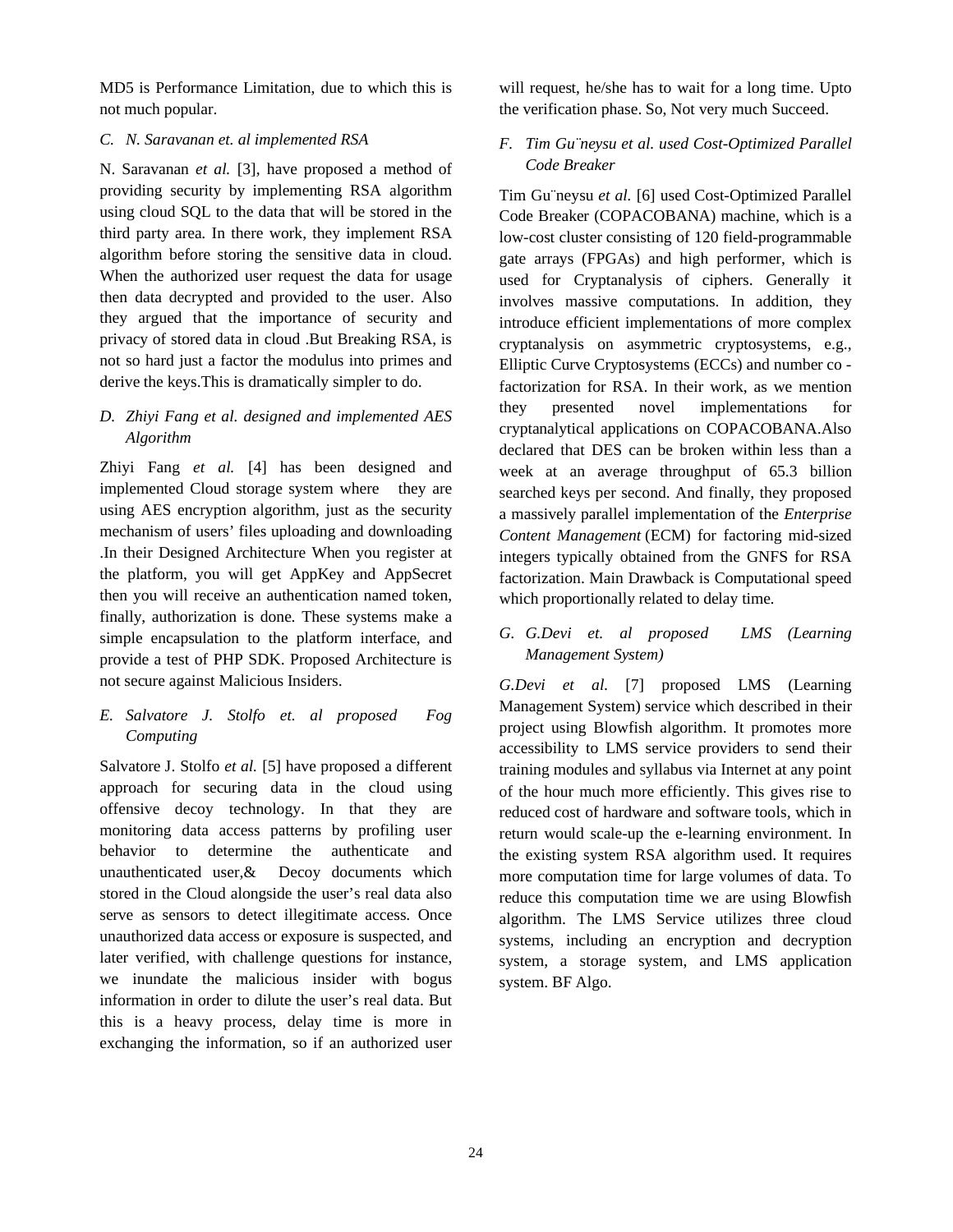## *H. Dr.A.Padmapriya et. al shows comparative study of several algorithms*

Dr.A.Padmapriya *et al.* [8] discussed about cloud computing security mechanisms and presented the comparative study of several algorithms. They analyzed the importance of security [9] to cloud. Actually they compared three algorithms namely Data Encryption [10] Standard (DES), RSA, Homomorphic encryption for data security in cloud based on four characters; key used scalability, security applied to, and authentication type. DES algo is considered as an Insecure: A \$10,000 Copacobana machine can find a DES key in an average of a week, as (probably) could a botnet with thousands of machines. RSA, is not so hard just a matter of factors the modulus into primes and derive the keys. This is dramatically simpler to do.

#### TABLE 1.1

## Analyses of Different Approaches Suggested by Different Authors.

| Perio | <b>Approach</b>                          | <b>Suggested</b> | Security /      |
|-------|------------------------------------------|------------------|-----------------|
| d     |                                          | By               | <b>Comments</b> |
| 2008  | Cost-Optimized                           | TimGu"neysu      | Computatio      |
|       | Parallel<br>Code                         | et al.           | nal speed       |
|       | <b>Breaker</b>                           |                  |                 |
| 2009  | Demonstrate                              | D. S. Abdul.     | Performance     |
|       | the Comparison                           | et. al           | Evaluation      |
|       | of Encryption                            |                  |                 |
|       | Algo.                                    |                  |                 |
| 2010  | <b>Used Discretion</b>                   | Jayalatchumy     | Preserving      |
|       | Algo. with IDS                           | D et. al         | the Data        |
|       | System                                   |                  |                 |
| 2010  | with<br>CDS.                             | D.Kesavaraja     | Continual &     |
|       | Session                                  | et. al           | Safe Service    |
|       | Controller                               |                  | for the User    |
|       | Architecture                             |                  |                 |
| 2011  | FullyHomomor                             | Francisco        | Confidential    |
|       | phic Encryption                          | Rocha et. al     | ity of Data     |
| 2011  | <b>Discuss</b>                           | Akhil Behl       | silver<br>No    |
|       | Challenges<br>In                         |                  | bullet<br>to    |
|       | the Cloud                                |                  | the<br>counter  |
|       |                                          |                  | threats         |
| 2012  | Authentication                           | Liu<br>Wentao    | Data Privacy    |
|       | Mechanism<br>$\mathcal{R}_{\mathcal{I}}$ | et. al           | <b>Issue</b>    |
|       | Access Control                           |                  |                 |

|      | Ploicy                 |                             |                    |
|------|------------------------|-----------------------------|--------------------|
| 2012 | $RSA \&$<br>MD5        | Ashutosh                    | RSA Public         |
|      | Algo.                  | Kumar Dubey                 | Key Algo.          |
|      |                        | et. al                      |                    |
| 2012 | Tool for Cloud         | Sanchika                    | Prototype          |
|      | integrity<br>file      | Gupta et. al                | Implementat        |
|      | Establishment          |                             | ion                |
|      | & Monitoring           |                             |                    |
| 2012 | Implemented            | N. Saravanan                | Privacy<br>of      |
|      | RSA Algo.              | et. Al                      | <b>Stored Data</b> |
| 2012 | Fog Computing          | $\mathbf{I}$ .<br>Salvatore | Monitor            |
|      |                        | Stolfo et. al               | Data               |
|      |                        |                             | Aaccess<br>in      |
|      |                        |                             | the cloud          |
| 2012 | Proposed LMS           | G.Devi et. al               | Scale-up the       |
|      | (Learning              |                             | E-Learning         |
|      | Management             |                             | Environmen         |
|      | System)                |                             | t                  |
| 2013 | Implemented            | Zhiyi Fang et               | <b>Malicious</b>   |
|      | AES Algo.              | al.                         | <b>Insiders</b>    |
| 2013 | Comparative            | Dr.A.Padmap                 | Importance         |
|      | Study<br>of            | riya et. al                 | Security<br>of     |
|      | Several                |                             | in the Cloud       |
|      | Algorithms             |                             |                    |
| 2013 | <b>Broker</b><br>Cloud | Amanpreet                   | Unlimited          |
|      | Computing              | Kaur et. al                 | Resource           |
|      | Paradigm               |                             | Provisioning       |

#### III. SECURITY ISSUES IN CLOUD COMPUTING

There are number of security of issues [11] which are related to Cloud Computing which scares the cloud customers to opt it for their business purposes and many more. Each issue is explained and accompanied on potential or real world measured impacts:

- (1) User Access Rights: Cloud customer must have the knowledge about the people who are managing and assuring the integrity of the data [12] because of all the services are provided by third party which takes control over the physical, logical and personnel and makes it little bit risky.
- (2) Data Location Constraints: When use the cloud, user is not known to the location [13] where the user data is hosted. User must ask providers that can they store and process data in specific jurisdictions and whether they can make an agreement to follow privacy requirements.